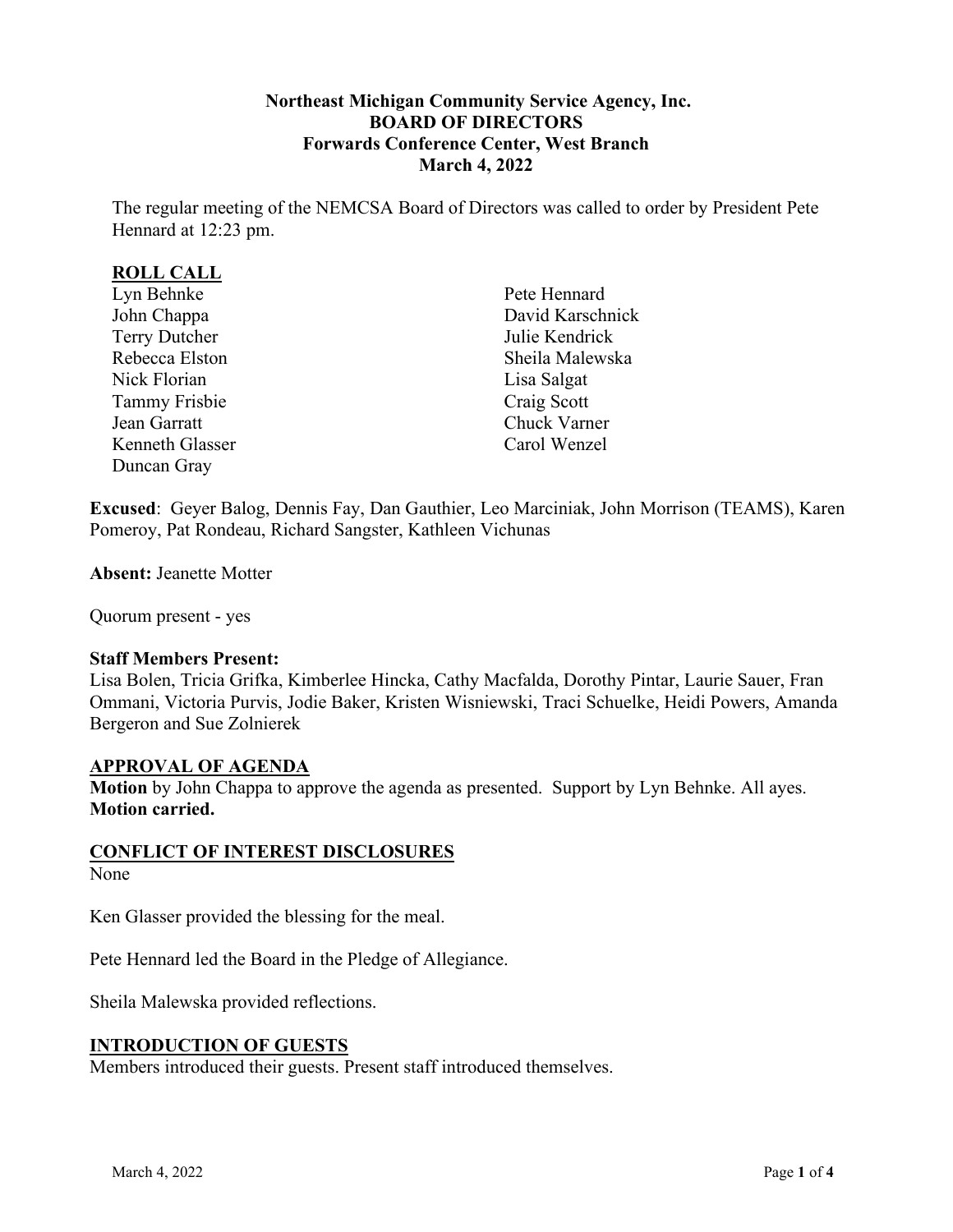# **PUBLIC COMMENT**

Board Member Craig Scott welcomed the board to Ogemaw County.

### **ADMINISTRATIVE CONSENT AGENDA APPROVAL**

President Pete Hennard asked if anyone would like to pull any item from the Administrative Consent Agenda for further discussion or individual vote. None being noted – President Pete Hennard stated that the Administrative Consent Agenda including the following items:

- a. Approval of February 2022 draft meeting minutes
- b. Receive and file January 2022 Head Start Policy Council meeting minutes
- c. Receive and file February 2022 Regional Council on Aging Meeting Minutes is adopted as presented.

## **COMMUNICATION**

Lisa Bolen read an email from parent, Sarah Peters. Sarah has a child participating at the Johannesburg early childhood center. In the email, addressed to the Board, Ms. Peters questions NEMCSAs standing mask mandate for staff and children at the site in light of changes issued externally by the CDC.

**Motion** by Terry Dutcher to receive and file communications as presented. Support by Lyn Behnke. All ayes. **Motion carried.**

### **INFORMATION ITEMS**

### **Directors Report – Lisa Bolen**

Lisa read highlights from the Director's report. The report will be available on both the Board Portal and TEAMS.

#### **Financial Report – Kimberlee Hincka**

Kimberlee Hincka reviewed the Head Start/Early Head Start recorded expenses for the grant period February 1, 2021, through January 31, 2022. Kimberlee also reviewed the Area Agency on Aging Region 9 financial standing as of December 31, 2021.

**Motion** by Terry Dutcher to receive and file the financial reports as presented. Support by Sheila Malewska. All ayes. **Motion carried**.

**Program Presentation** - Jodie Baker, Training & Development Coordinator, presented the Results Oriented Management and Accountability (ROMA) report. LEAN Projects were presented by Heidi Powers, Foster Grandparent/Senior Companion Project Director and Kristen Wisniewski, School Success Program Coordinator, Amanda Bergeron, Weatherization/Food Coordinator and Traci Schuelke, Housing Intake Specialist.

### **COMMITTEE REPORTS**

### **Audit/Finance Committee – Ken Glasser**

The Audit/Finance Committee met prior to the regular meeting to review and recommend for approval the January American Express corporate credit card expenditures in the amount of \$36.36, the January Head Start/Early Head Start Fifth Third purchasing card expenditures in the amount of \$66,880.91 and the January Wex Fuel Card expenditures in the amount of \$2,572.92. Other discussions included the Indirect Cost Rate Agreement, the Agency Wide Audit, that will be presented to the board at the April meeting and the financial procedures manual which is in the process of being updated. Ken also stated that employees in eligible employment categories, received a retention incentive payment of \$1,000.00.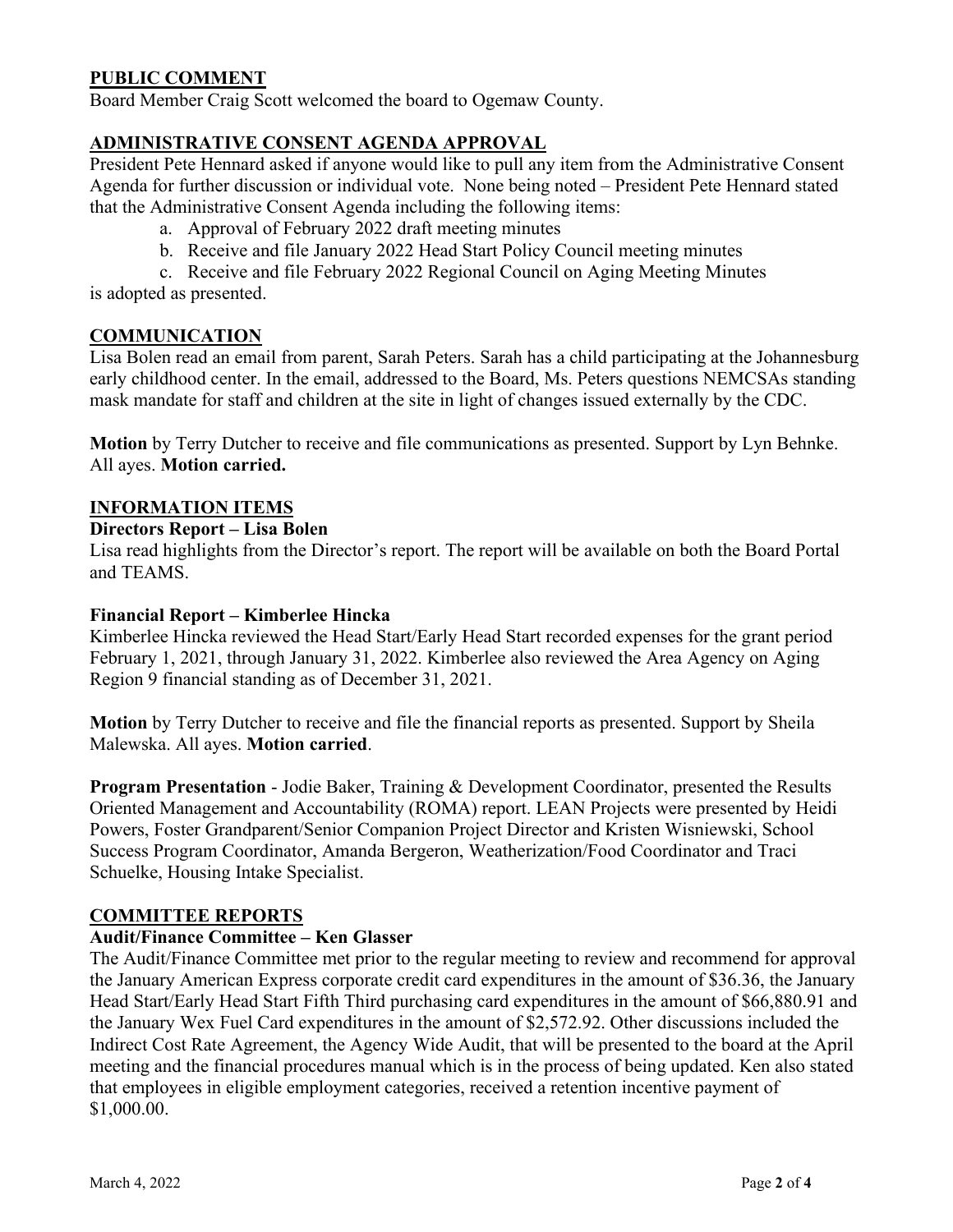**Motion** by Ken Glasser to approve the January American Express corporate credit card, the January Head Start/Early Head Start Fifth Third purchasing card and January Wex Fuel card expenditures as presented. Support by Chuck Varner.

## Roll Call Vote:

Ayes: Lyn Behnke, John Chappa, Terry Dutcher, Rebecca Elston, Tammy Frisbie, Nick Florian, Jean Garratt, Ken Glasser, Pete Hennard, Duncan Gray, Dave Karschnick, Julie Kendrick, Sheila Malewska, Lisa Salgat, Craig Scott, Chuck Varner, Carol Wenzel.

Nays: (0) Abstained: (0) **Motion carried**

**Housing Ad-Hoc Committee – Ken Glasser**

No meeting. No report.

# **Early Childhood Services Committee – Jean Garratt**

No meeting. No report.

### **Membership/Governance Committee – Lisa Salgat**

The committee met jointly with the Personnel Committee via TEAMS to review and discuss bylaw changes. The changes and current bylaws are posted to TEAMS and the board portal.

President Pete Hennard suggested that due to time constraints it is hard for board members to dedicate more than one day a month to the NEMCSA board meetings. He proposed that they condense the committees from seven down to three with nine members on each committee. The committee meetings would be held prior to the regular scheduled meeting. This change will also require an update to the bylaws.

Discussion

# **Corporate Compliance Committee – Carol Wenzel**

The committee met via TEAMS. Carol Wenzel reported there were no action items; however, information updates received by the committee included the following: Administrative Quality Assurance Review (AQAR) required documents have been prepared and submitted. Non-emergency medical transportation (NEMT) providers will be required to submit a signed attestation related to any moving violations they may have incurred. MDHHS has issued new policy requirements related to this service. It is still uncertain when in-person participants visits will resume. The Office of Inspector General (OIG) Quarterly Report, 1<sup>st</sup> quarter, has been submitted. A response has been received from OIG that corrections were needed. The report will be corrected and resubmitted. Jaime Carney, BSN, has been hired as Associate AAA Director-Community Based Care Programs. She begins her position on Monday, March 7, 2022.

# **Personnel Committee – Lyn Behnke**

The committee met with the Membership/Governance Committee.

# **Program Planning and Evaluation Committee – Nick Florian - Duncan Gray**

The Program Planning and Evaluation Committee met via TEAMS to review and discuss the Community Needs Assessment. The assessment will be available in March continuing for 6-8 weeks.